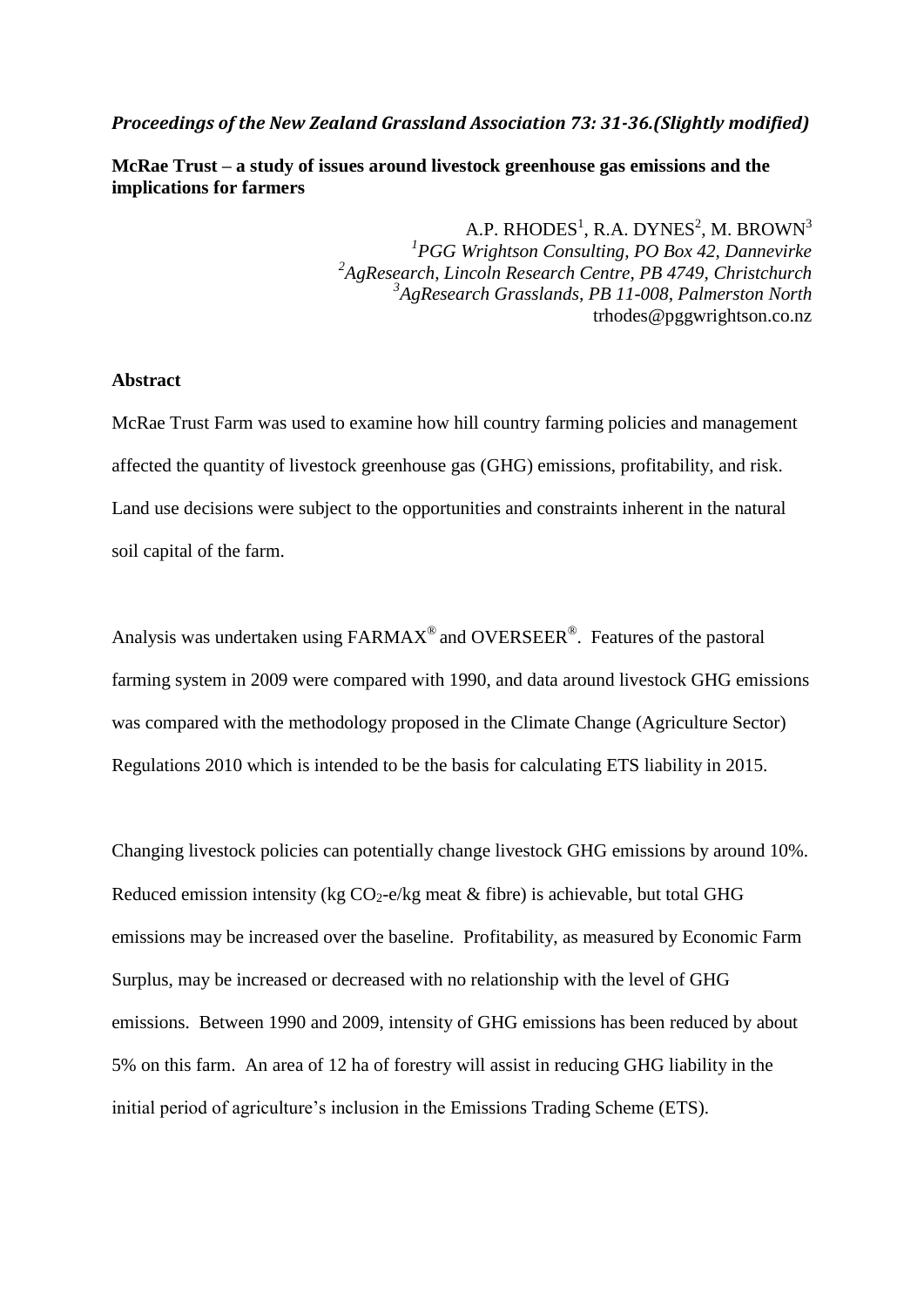#### **Introduction**

In 2008 the New Zealand Ministry of Agriculture and Forestry (MAF) implemented a plan of action intended to develop understanding around on-farm implications of greenhouse gas emissions and climate change. As part of this programme, case studies were undertaken on farms grazing sheep and beef cattle, deer and dairy stock across New Zealand. McRae Trust Farm, located at Frasertown, 8 km west of Wairoa, was chosen as one of the case-study farms, in part because the purpose of the farm is to provide benefit to the community through "promoting development, protection and education of exotic and indigenous flora and fauna" (McRae Trust 2011).

McRae Trust Farm comprises 612 ha of which 515 ha is estimated to be in pasture. Land contour is estimated to be 15% flat, 5% terraces, 30% easy hill, 50% steep hill. Non-pastoral land use consists of 29 ha *Pinus radiata*, 16 ha *Eucalyptus* sp., 19 ha bush and arboretum and 55 ha manuka regeneration. Rainfall averages 1,450 mm annually, is variable, and summer/autumn drought is experienced.

### **Livestock Policy**

Livestock policies at McRae Trust have been developed to utilise the mix of land classes, soil structure and drainage characteristics, and pasture development across the farm, and provide a range of options to manage adverse climatic conditions that can be experienced. Animal numbers and performance reflect medium term trend c. 2009. No fertiliser nitrogen is routinely applied in the production system analysed, however nitrogen may be applied to assist recovery when adverse conditions are experienced.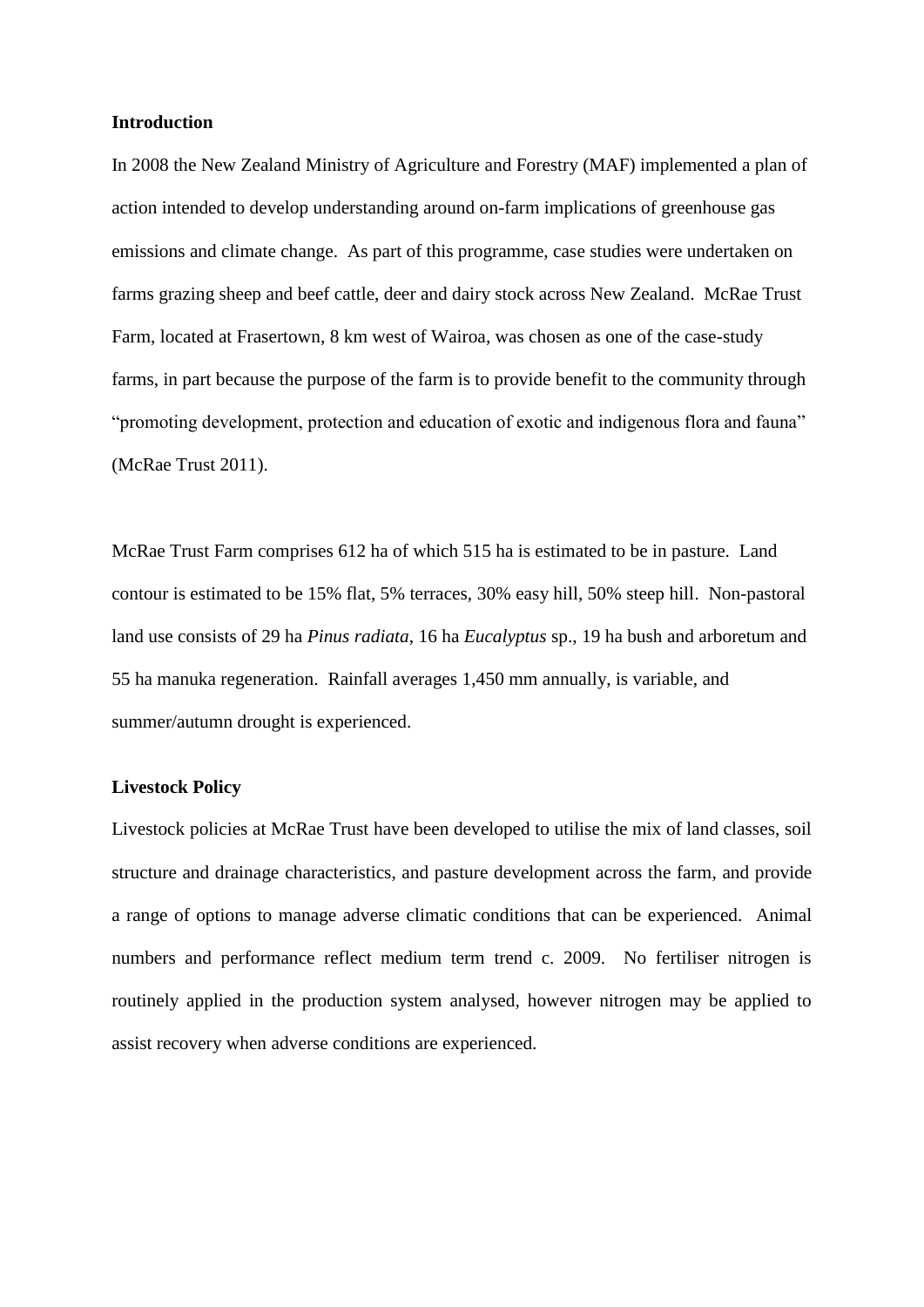*Sheep policy*: The farm runs a high performance breeding flock of 1,700 ewes docking 130% and retaining 620 replacements. The expectation is to finish a high proportion of the sale lambs off the farm by the end of April, although in dry seasons a number may be sold store.

*Cattle policy;* A beef breeding herd of 170 cows is run, breeding replacements, selling surplus heifers in May at 22 months and bulls in the spring at 26 months. This is complemented with 100 Friesian bulls, purchased in autumn at 7 months of age, and sold in October – December at 26-28 months of age.

In the 2009 season, production was 205 kg of carcass weight equivalents per hectare (kg of carcass weight plus kg of wool) (Table 1). (Meat & fibre production is expressed as carcass weight equivalents. All sheep meat and beef production is converted to carcass weight units. Scoured wool weight is converted to carcass weight on a 1:1 basis).

## **Greenhouse Gas Emissions**

Using the livestock policies and animal performance applying in 2009, the level and components of greenhouse gas (GHG) emissions resulting from livestock farming were estimated using OVERSEER® ver. 5.4.8.0. to be equivalent to 1946 tonnes  $CO<sub>2</sub>$ -e per annum (Table 2).

For this analysis, only emissions directly associated with farming livestock have been considered. This accounts for methane from animals and nitrous oxide emissions from excreta and any applied nitrogen fertiliser. Carbon dioxide emissions due to fuel and energy consumption, lime application, nitrogen fertiliser manufacture and capital infrastructure is omitted, as under the New Zealand Emissions Trading Scheme (Climate Change Response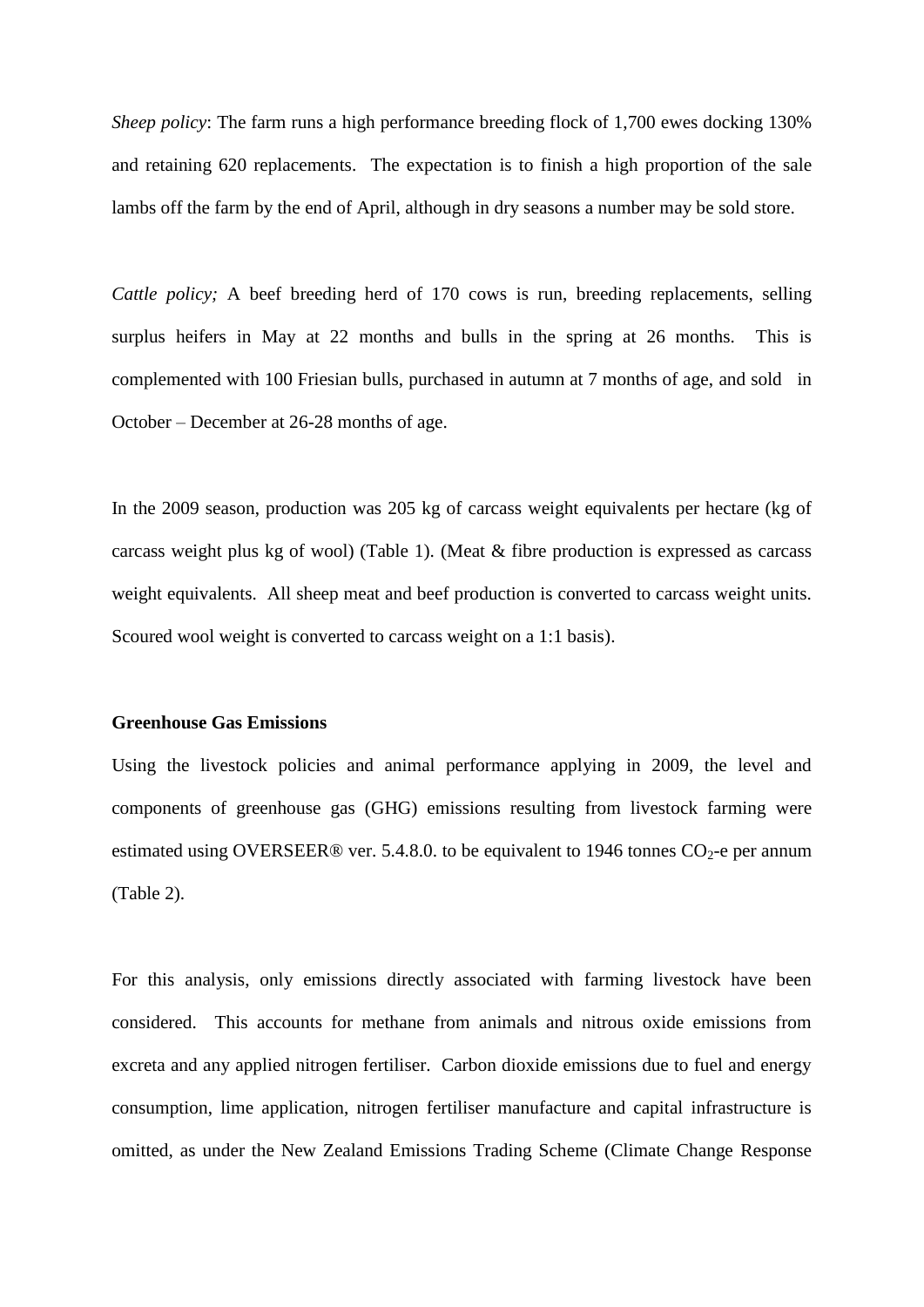(Emissions Trading) Amendment Act 2008), liability for these emissions will result at the time these goods and services are purchased. On this farm, carbon dioxide emissions are estimated to equate to only 2% of direct livestock emissions (41 tonnes/annum), a level typical in hill country farming systems.

# **Mitigation of Livestock GHG Emissions**

Several options that may affect GHG emissions were examined:

- i. increasing the sheep flock and decreasing cattle
- ii. assessing the impact of changes in animal production and productivity comparing 1990 production with 2009 levels
- iii. application of a nitrification inhibitor
- iv. planting an area of hill country in forestry to provide dual timber and carbon credit benefits.

Livestock policies and the impact of changing livestock numbers and performance were assessed using FARMAX<sup>®</sup> ver. 6.3.71.3.

## *i. Increasing sheep numbers and decreasing the beef herd*

The intent of this scenario was to assess the impact of a change in livestock policy that would result in an increase in the quantity of animal production for a similar level of dry matter production.

A high performance system was modelled in which the flock was increased to 3,140 ewes and the beef herd was replaced with a total of 205 bulls purchased in the autumn at 9 months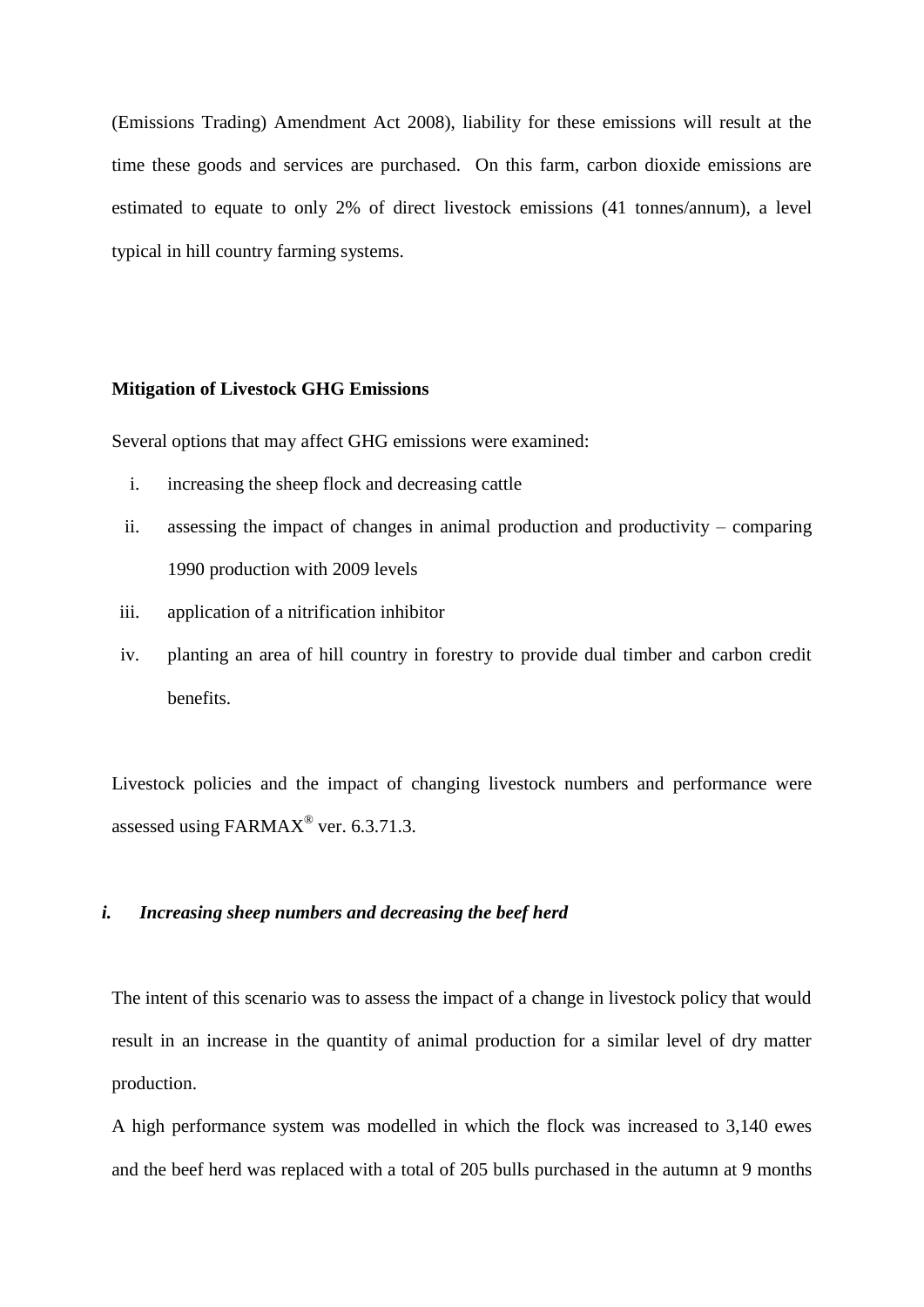of age. All bulls were sold by the end of April at approximately 20 months of age at an average 250 kg carcass weight.

The breeding cow herd was replaced by trading cattle as the herd was considered to have the highest total feed requirement per unit of production.

#### *ii. Performance change since 1990*

Between 1990 and 2009 there was a significant change in the focus and level of performance achieved on sheep and beef farms. Over this period improvement in breeding ewe efficiency (kg lamb weaned/kg ewe mated live weight) has occurred, driven by a combination of flock reproduction genetics, improved nutrition and heavier ewe body weight. In addition, higher average lamb slaughter weight, and improved daily live weight gain in finishing cattle have also contributed to improvements in productivity in the sector.

Stock numbers, live weights and reproductive performance for McRae Trust Farm in the 1989/90 period were used to assess the nature of the impact of already adopted genetic improvement, improved livestock and feed management, and investment in pastoral production on both absolute and intensity indicators of livestock GHG emissions. In 1990, a flock of around 600 goats was also farmed for fibre. Production and methane emissions from these have been estimated in this analysis.

## *iii. Nitrification inhibitor*

Nitrous oxide currently comprises 28% of the greenhouse gas emissions from livestock on this farm, attributable to dung and urine deposition and breakdown.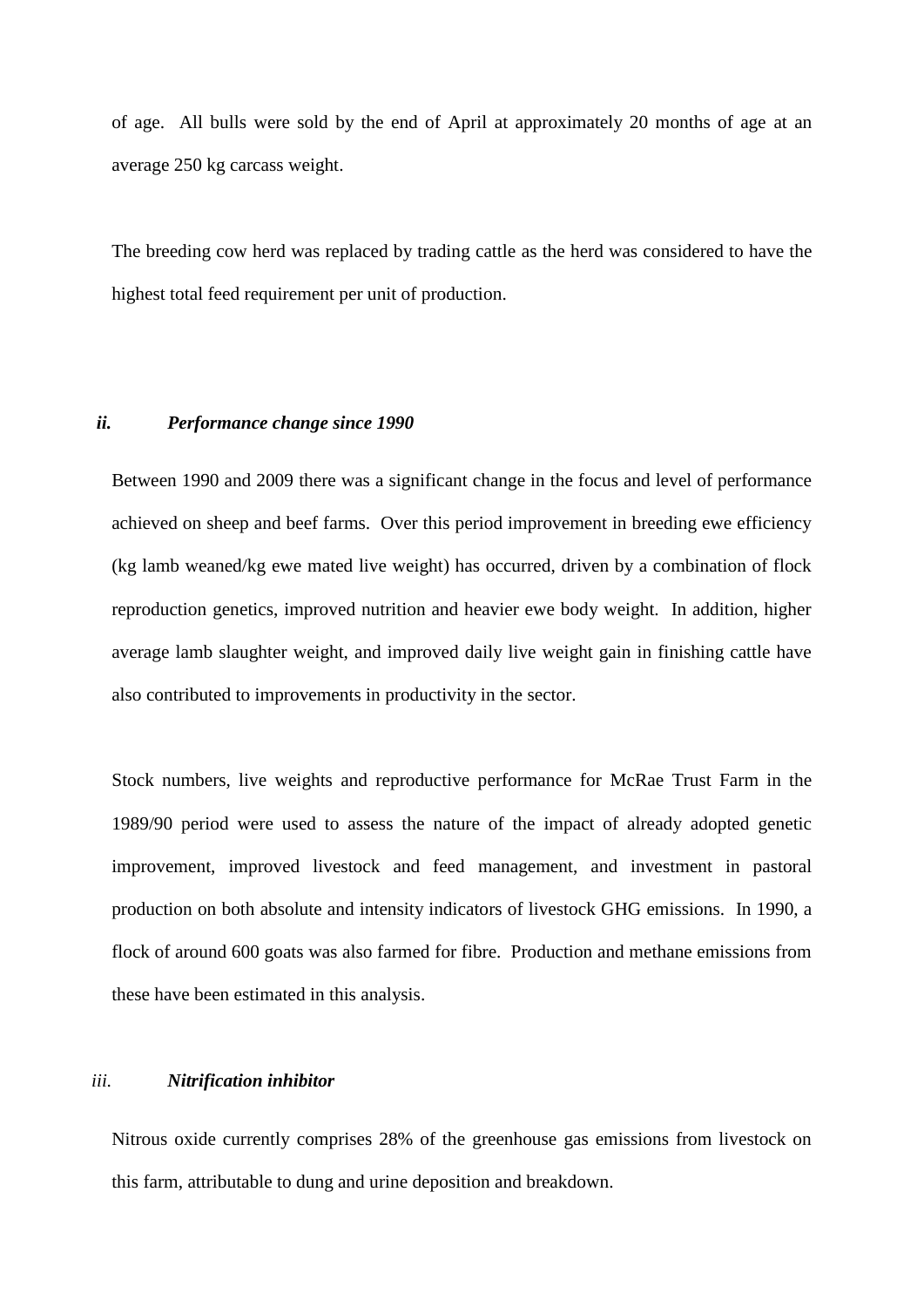Nitrification inhibitor is applied to the soil and acts to slow down the conversion of ammonium to nitrate. This has the potential to reduce both nitrate leaching and nitrous oxide losses, principally through the April-August period. Although not commonly used on extensive hill country systems, a possible role would be to apply nitrification inhibitor to the 104 ha of land most intensively grazed by cattle through winter. On this farm, high rainfall and warm winter soil temperatures are likely to reduce the effectiveness of an inhibitor.

#### **GHG Emissions**

The impact of various scenarios on the level and intensity of emissions have been compared with the baseline scenario (Table 3).

Increasing sheep numbers and decreasing cattle was reflected by an increase in annual animal production and productivity from 195 to 242 kg meat and fibre/ha, and a significant change in the stock unit ratio of sheep to cattle, from 51:49 to 81:19.

This scenario was estimated to increase total farm livestock GHG emissions by 13%, a total of 252 tonnes  $CO_2$ -e. However, with an increase in the level of saleable meat and fibre production, intensity of emissions was reduced by 10%, from 19.4 to 17.6 kg  $CO<sub>2</sub>$ -e per kg meat and fibre (carcass weight equivalent).

In short, changing the cattle policy away from a breeding-herd based system, where each cow weans 0.4 kg live weight of calf per kg of cow mated live weight, and increasing sheep numbers, where each ewe weans 0.6 kg live weight of lamb per kg of ewe mated live weight, results in higher productivity. With this change in policy, more of the feed grown is utilised,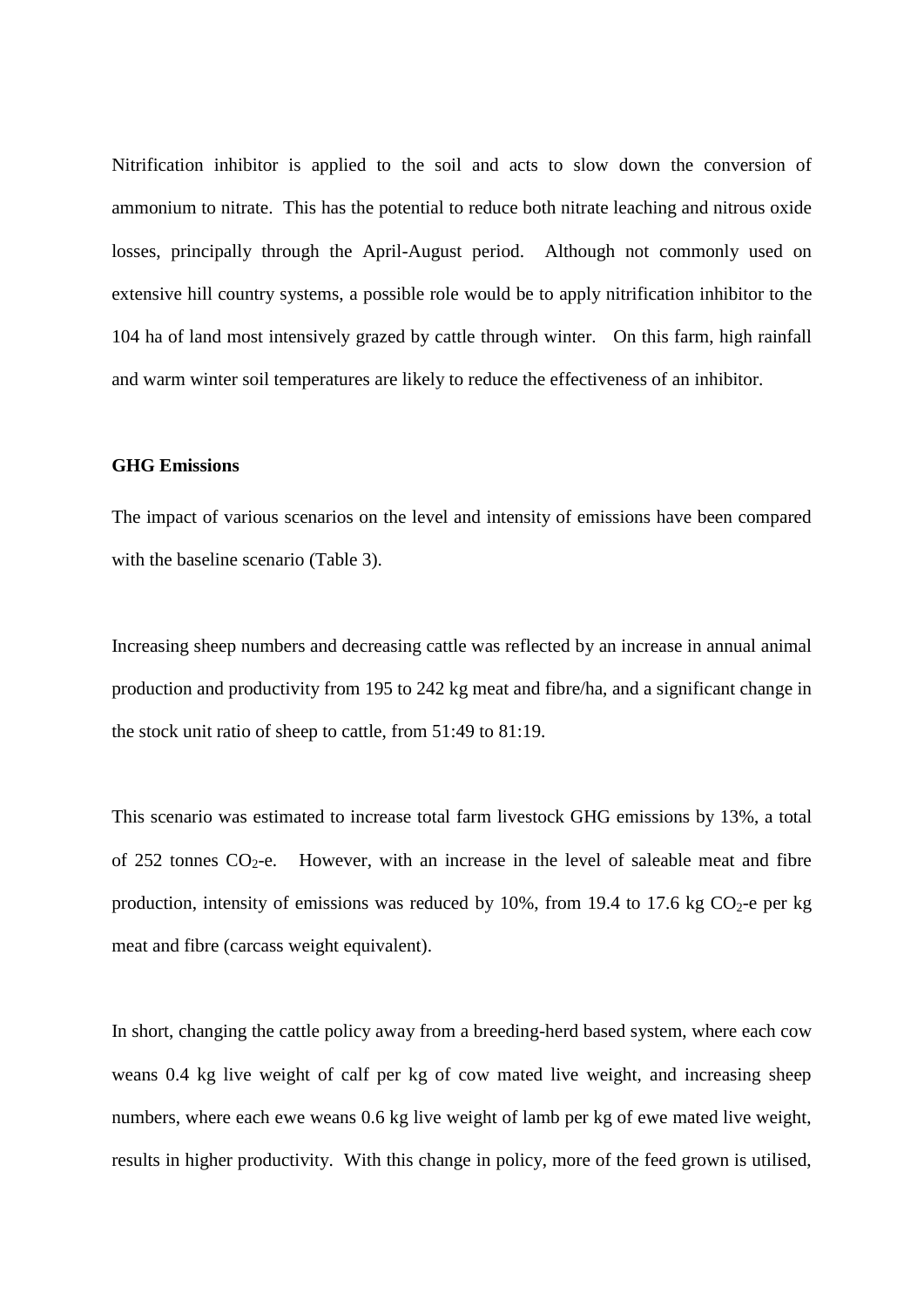and a greater proportion of the feed consumed would be used for meat production compared to maintenance feeding.

Correspondingly, farm profitability as indicated by Economic Farm Surplus is expected to increase to \$144,485 under this scenario. The Economic Farm Surplus (or earnings before interest and tax) is calculated as follows: net cash income plus change in livestock values less farm working expenses less depreciation less wages of management.

Gains in animal performance and productivity since 1990 are likely to have resulted in an increase in total farm livestock GHG emissions of 235 tonnes  $CO<sub>2</sub>$ -e. However, current annual animal production is 20% greater than the 1990 level of 163 kg/ha. Consequently, although total livestock emissions have increased 14% over the period, intensity of emissions decreased 5%, from 20.3 kg  $CO<sub>2</sub>$ -e per kg meat and fibre (carcass weight equivalent) to 19.4 kg  $CO_2$ -e per kg meat and fibre.

The main factors that have driven this increase in productivity since 1990 are an increase in average flock weaning performance, from 85% to 135%, while maintaining constant lamb weaning weight, and faster weight gain in finishing cattle, enabling heavier sale weight at the same age. This improvement has been enabled through increased pasture production, greater emphasis on per head animal performance and heavier ewes at mating, improved flock reproductive genetics, and improved feed utilisation, and is typical if the gains that have been made on many North Island hill country farms through this period.

Nitrification inhibitor applied in April and July to 104 ha of cattle grazing land is estimated to reduce nitrous oxide emissions from  $562$  to  $508$  tonnes  $CO<sub>2</sub>$ -e equivalent, a 54 tonne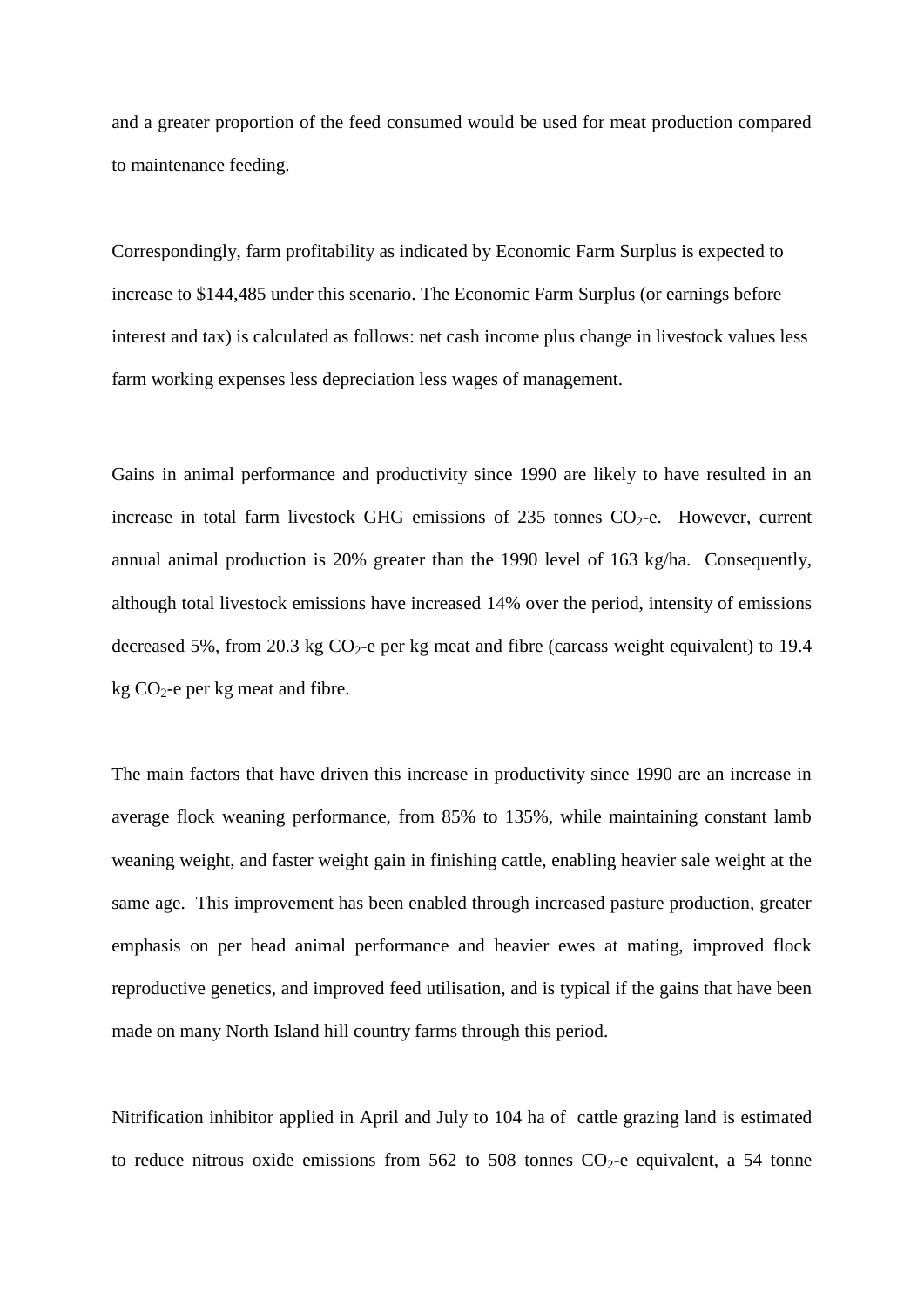reduction. Overall nitrification inhibitor use was predicted to reduce whole-farm emissions by 3%, but this was not economically feasible. At an applied cost of \$20,800 (\$100 per application (Ravensdown 2009)) this reduction in emissions is achieved at a very high cost of \$392 per tonne of  $CO<sub>2</sub>$ -e equivalent.

#### **Emissions Trading Scheme Liability**

The New Zealand Emissions Trading Scheme (ETS) (Climate Change Response (Emissions Trading) Amendment Act 2008) puts a price on the emission of GHGs and is intended to provide incentives to encourage sectors to lower their emissions. It recognises emissions removed from the atmosphere through carbon forestry sequestration activities. It also establishes 1 January 2015 as the date on which agriculture joins the ETS. The primary unit of trade in the ETS is the New Zealand Unit (NZU). One NZU represents one tonne of carbon dioxide equivalent emissions  $(CO<sub>2</sub>-e)$  either released to the atmosphere (emissions) or removed from the atmosphere (removals). As agriculture is a trade exposed industry, the legislation provides in 2015 for an initial free allocation of units equivalent to 90% of a yet to be determined level of emissions.

Additionally, the Climate Change (Agriculture Sector) Regulations 2010 establish the methodology by which liability for emissions from agriculture will be assessed when animal products are processed. The liability the sheep and beef farmer will face for emissions from livestock farming will be assessed based on emission factors for the number and carcass weight of animals processed through the meat industry. Agricultural processors (for example, meat processors and fertiliser companies) participate in the NZ ETS, rather than individual farmers. It is expected they will pass the cost of participation on to the farmer.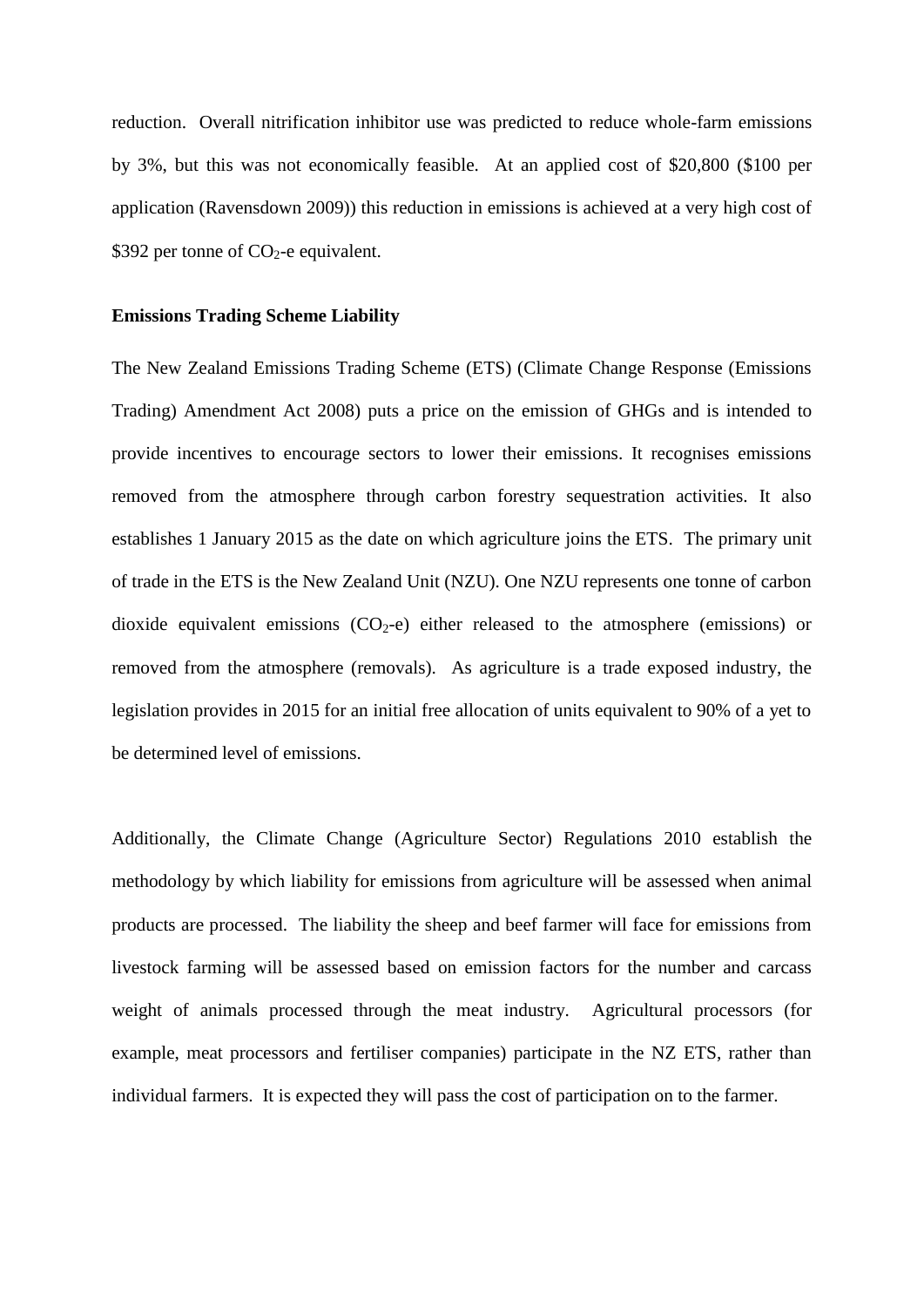Applying these emission factors to the 2009 base-line production on McRae Trust Farm, the assessed level of whole-farm livestock emissions is  $2,043$  tonnes  $CO<sub>2</sub>$ -e. This is similar to the OVERSEER® derived estimate of 1,946 tonnes  $CO<sub>2</sub>$ -e.

As the basis for the 90% free allocation of units is yet to be determined, it has been assumed that liability for livestock greenhouse gas emissions in 2015 will amount to 10% of total farm emissions or 204 NZU, which, at \$20 per unit, will amount to \$4,086.

#### **Sequestration and Management of Risk around ETS Liability**

Forestry and aforestation are important features of the McRae Trust Farm, and have been integrated into the landscape driven by a mix of aesthetic, land stabilisation and preservation of indigenous flora and fauna objectives.

There is scope for additional aforestation to complement these objectives, and concurrently add an additional revenue stream from sequestration of carbon. Importantly, carbon sequestration, through aforestation, also offers potential to manage the exposure of the pastoral farming enterprise to the liability for livestock emissions.

Livestock farming faces two risks around liability for livestock greenhouse gas emissions under the New Zealand ETS: legislation currently prescribes that the level of free allocation of units abates at the rate of 1.3% per annum from the 90% allocation in 2015; and the cost of NZUs that need to be purchased to meet the liability will be subject to market forces.

Engaging in a programme of carbon sequestration through aforestation can enable liability for livestock emissions to be aligned and a natural hedge to be established, independent of variability in the market price for NZUs.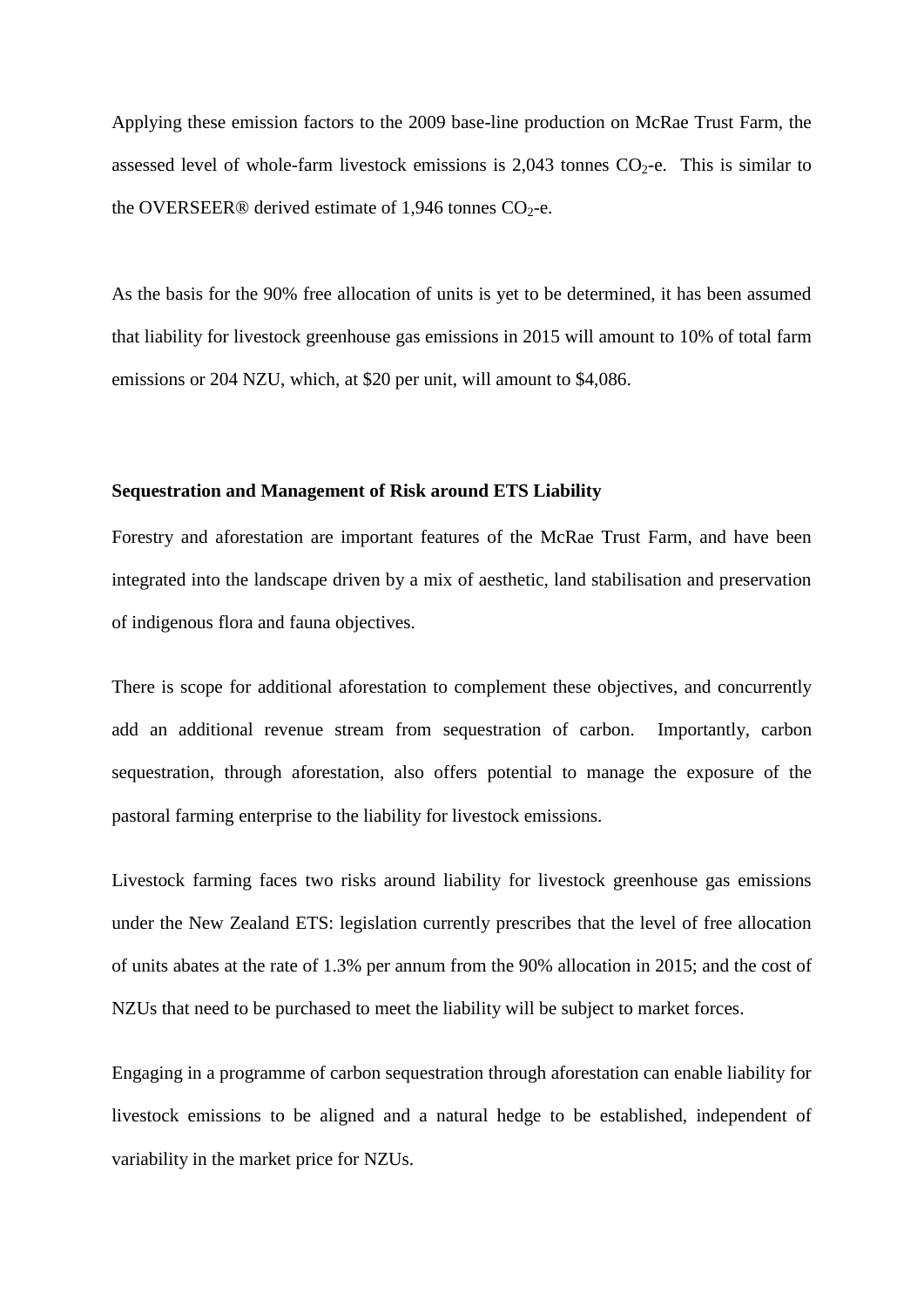One option is to plant an additional 12 ha of steeper hill land in *Pinus radiata* managed to 450 stems per hectare for clearwood and carbon credits. This scenario was one of 13 forestry options assessed in a site-specific study undertaken on this property (West *et al.* 2008).

The annual rate of carbon sequestration is based on data for Wairoa district published in lookup tables (MAF 2011). These look-up tables provide the mandatory data that forest owners must use when calculating the amount of carbon stored in forests of less than 100 ha that are registered in the ETS. The carbon sequestered annually by 12 ha of forest planted in 2011 would match or exceed the increasing annual liability for livestock emissions until at least 2023 (Fig.1).

Although liable livestock emissions are forecast to increase steadily as a result of annual abatement of the free allocation of units, annual carbon sequestration can be more variable due to pruning and thinning practices. However, any surplus between sequestration and liability can be "stored" and used to meet future liabilities. In this way, the 12 ha forest planting undertaken in 2011 would be able to offset total liable livestock emissions through to 2032 (Fig. 2).

However there is a caution. When the forest is logged, liability for emissions is incurred, equivalent to the difference between the NZUs claimed for carbon stock in the forest and the minimum residual post-harvest carbon stock in the period following harvesting and forest reestablishment.

For this forest, the minimum residual post-harvest carbon stock in the period following harvesting and forest re-establishment is calculated using look-up tables to be 233 tonnes CO<sup>2</sup> per hectare. This quantity represents the "safe to trade" amount of sequestered carbon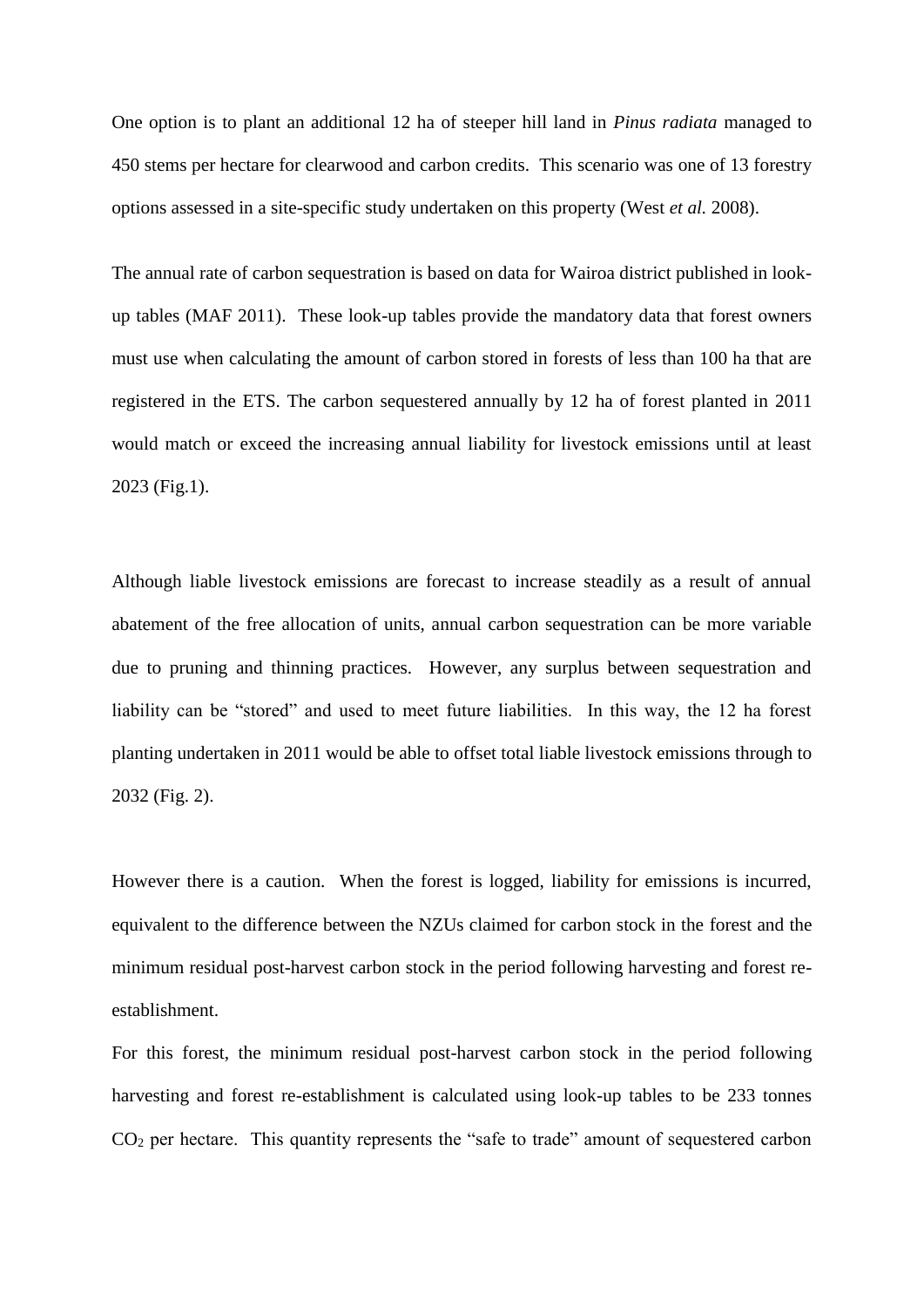that can be claimed and sold, without incurring liability to repay NZUs when the forest is logged.

The total amount of carbon sequestered between 2011 and 2032 would amount to 7400 tonnes (617 tonnes  $CO_2/ha$ ). If all these NZUs were sold to meet liability for livestock emissions, following harvest the forest owner will be obligated to purchase and surrender 4600 NZUs (617 tonnes/ha less 233 tonnes/ha). This introduces speculative risk as units are inevitably sold and purchased through different periods of time at which the value of NZUs can be expected to fluctuate in response to market forces.

By selling carbon sequestered beyond 2023 to offset liabilities, the "safe to trade threshold" for the forest would be exceeded. One option to manage this risk would involve planting an additional 12 ha of forest in 2022, creating a new source of carbon sequestration to off-set liable annual livestock emissions.

### **Conclusions**

Hill country sheep and beef farmers have a very limited range of options by which they can influence the level of livestock GHG emissions from their business. The extent of the change in livestock emissions that can be achieved is generally limited to around plus or minus 10%. In considering GHG emission changes it is necessary to identify the outcome that is desired. Changing livestock policies in a way that increases the amount of animal production in preference to maintenance feeding of stock may reduce the intensity of greenhouse gas emissions. However, at the same time, total farm livestock emissions may actually increase, depending on the feed supply and demand balance and change in feed utilisation. There is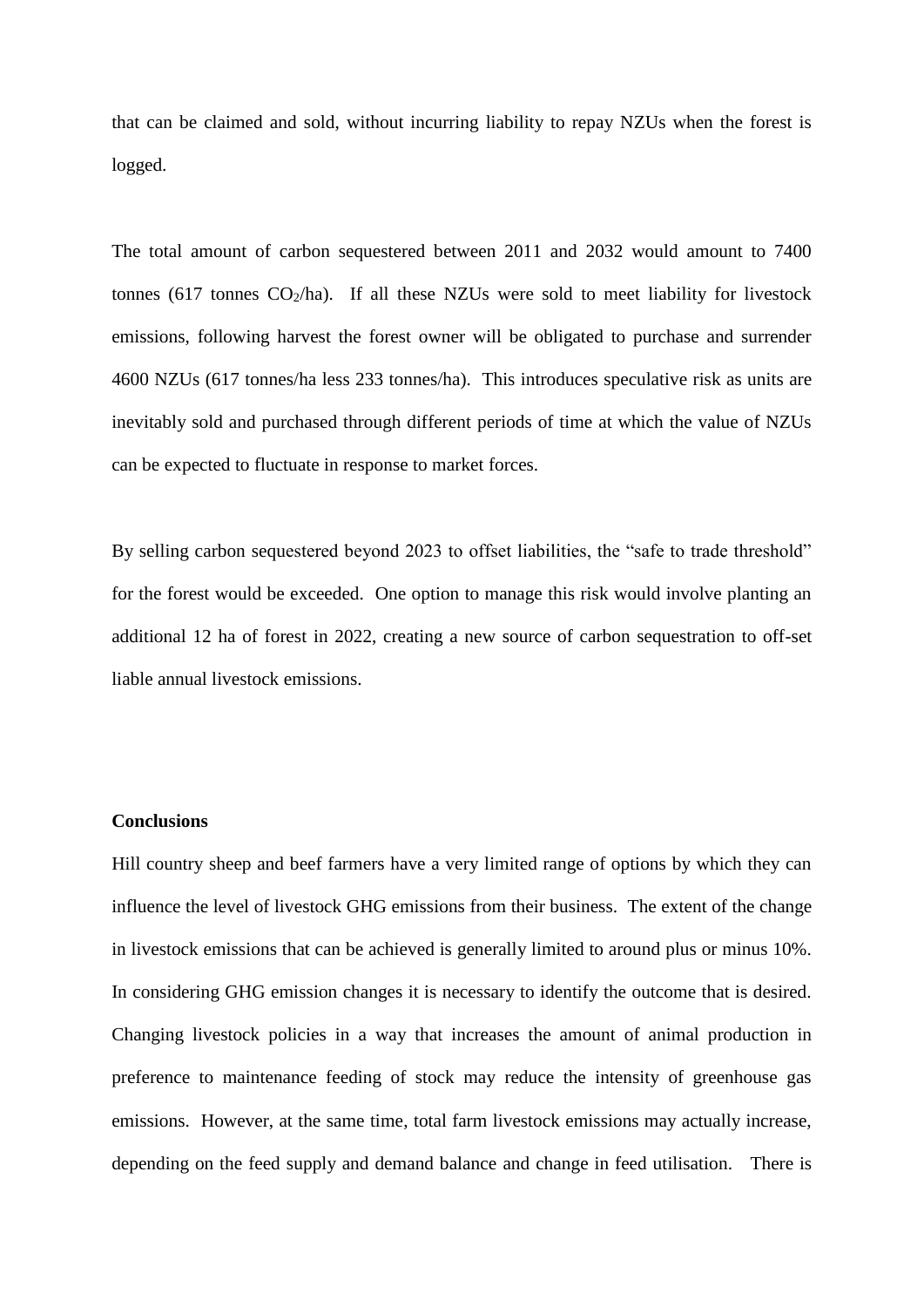evidence that the sheep and beef sector has, since 1990, successfully reduced the intensity of GHG emissions associated with producing each tonne of meat and fibre by the order of 10%.

However, in evaluating land use and livestock policies, management of GHG emissions and liability for these is only one of a range of factors farmers are likely to consider. Land capability, climate, forage supply, animal performance, and personal preference, when interwoven with market outlook, infrastructure capacity and attitude to risk, are likely be more dominant influencers of farmer behaviour than is GHG emission liability. This situation can be expected to continue, at least for the next decade, so long as the cost of NZUs remains in the range of \$20-\$30/NZU.

The three approaches to management of the cost and risk of liability for livestock GHG emissions explored in this case study indicate the challenges hill country livestock farmers, and the nation, face. Changing livestock policies can influence the intensity of emissions per unit of output, albeit the impact is modest and of the order of 10%. However, where there is an economic imperative to change it is rational to expect farm business profitability and financial risk to be key drivers. GHG emissions liability, and the extent to which this liability can be managed, is unlikely to influence behaviour. Through acting to improve the efficiency of use of resources, farmers can reduce the intensity of GHG emissions per unit of output, however there is likely to be an increase on total farm emissions, which has implications for the nation. Investing in nitrification inhibitor technology to reduce GHG emissions is currently unviable in hill country, even where use is limited to the most intensive cattle-grazing area of the farm. Management of risk, resulting from escalation in the price of carbon, through implementing an aforestation programme is an option available to many North Island hill country farmers. Planting 12 ha of forest on a 514 ha property would enable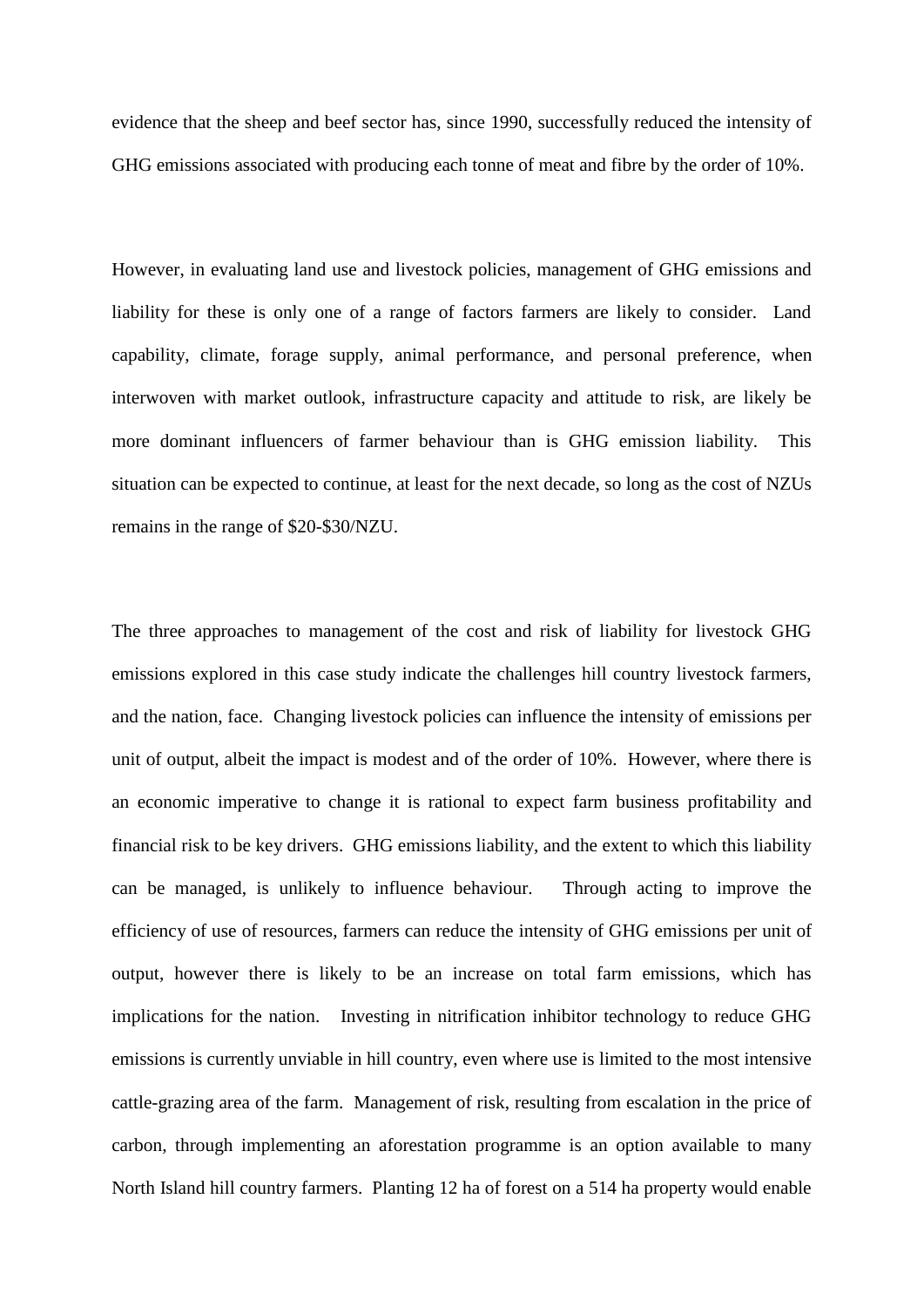full liability for livestock emissions to be hedged for the initial decade of the NZ ETS. While decisions around subsequent action will need to be made, this approach would enable the business to manage risk through the establishment and settling-in phase of the NZ ETS and to ascertain the extent of alignment in the treatment of agriculture across international emission trading schemes.

In this case study, there was close alignment between the level of emissions calculated by applying the Climate Change Regulations emission factors and the OVERSEER® derived estimate. This outcome differs from data from other farms where the level of livestock emissions calculated by applying these emission factors can vary by  $+/- 40\%$  from the OVERSEER® derived estimate.

Aforestation can provide an opportunity to hedge against change in the cost of meeting liable livestock emissions, in addition to woodlot, land stabilisation and amenity benefits. Consideration of the minimum level of post-harvest carbon in the forest and the "safe to trade" quantity of NZUs is an important aspect of risk management.

## **Acknowledgements**

Thanks to the McRae Trust Farm Trustees and the farmers who participated in the project. This study was undertaken as part of a SFF Climate Change technology transfer series examining greenhouse gas and climate change implications with 10 case study groups. The programme was enabled through the support and funding of MAF, Beef + Lamb New Zealand, PGgRc, Deer Industry New Zealand, DairyNZ and AgResearch

#### **References**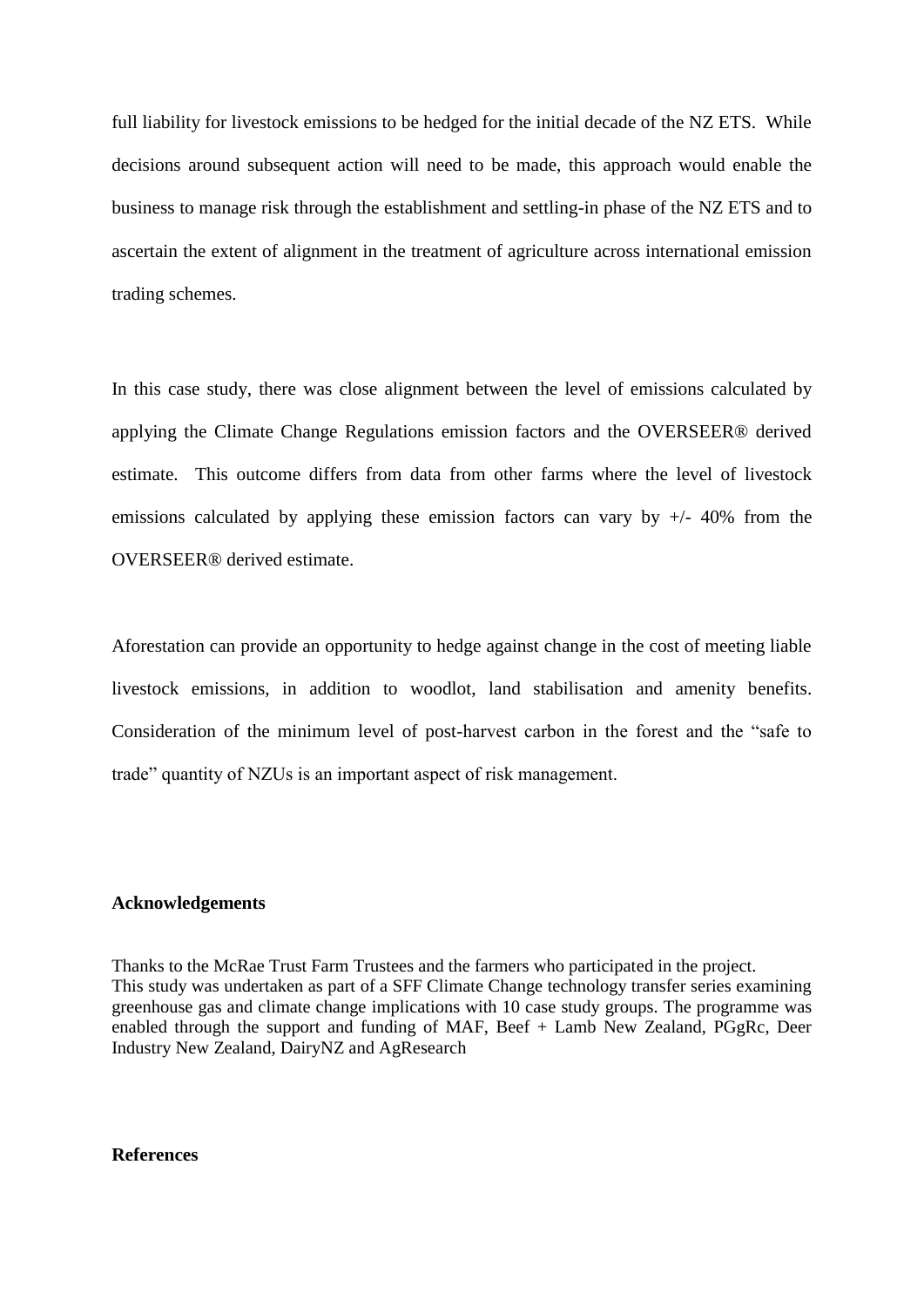Climate Change (Agriculture Sector) Regulations 2010.

[http://www.legislation.govt.nz/regulation/public/2010/0335/latest/DLM3253001.html?search](http://www.legislation.govt.nz/regulation/public/2010/0335/latest/DLM3253001.html?search=ts_regulation_climate+change+agriculture+sector_resel&p=1&sr=1)  $=$ ts\_regulation\_climate+change+agriculture+sector\_resel&p=1&sr=1

Climate Change Response (Emissions Trading) Amendment Act 2008. [http://www.legislation.govt.nz/act/public/2008/0085/latest/DLM1130932.html?search=ts\\_act](http://www.legislation.govt.nz/act/public/2008/0085/latest/DLM1130932.html?search=ts_act_Climate+Change+Response+(Emissions+Trading)+Amendment+Act+2008_noresel&p=1&sr=1) [\\_Climate+Change+Response+\(Emissions+Trading\)+Amendment+Act+2008\\_noresel&p=1&](http://www.legislation.govt.nz/act/public/2008/0085/latest/DLM1130932.html?search=ts_act_Climate+Change+Response+(Emissions+Trading)+Amendment+Act+2008_noresel&p=1&sr=1)  $sr=1$ 

MAF 2011. A guide to look-up tables for forestry in the emissions trading scheme. ISBN 978-0-478-38463-5.

McRae Trust August 2011. [http://www.mcraetrust.co.nz/founders\\_vision.htm](http://www.mcraetrust.co.nz/founders_vision.htm)

Ravensdown 2009. Ravensdown price list effective 26/8/2009. http://www.ravensdown.co.nz/Resources/Publications/PriceList/Default.htm

West, G.; Poole B.; Molony, K. 2008 Impact of carbon trading on the economics and environmental benefits of tree planting options – Envirolink study on McRae Trust land, Wairoa, Hawke's Bay. For Hawke's Bay Regional Council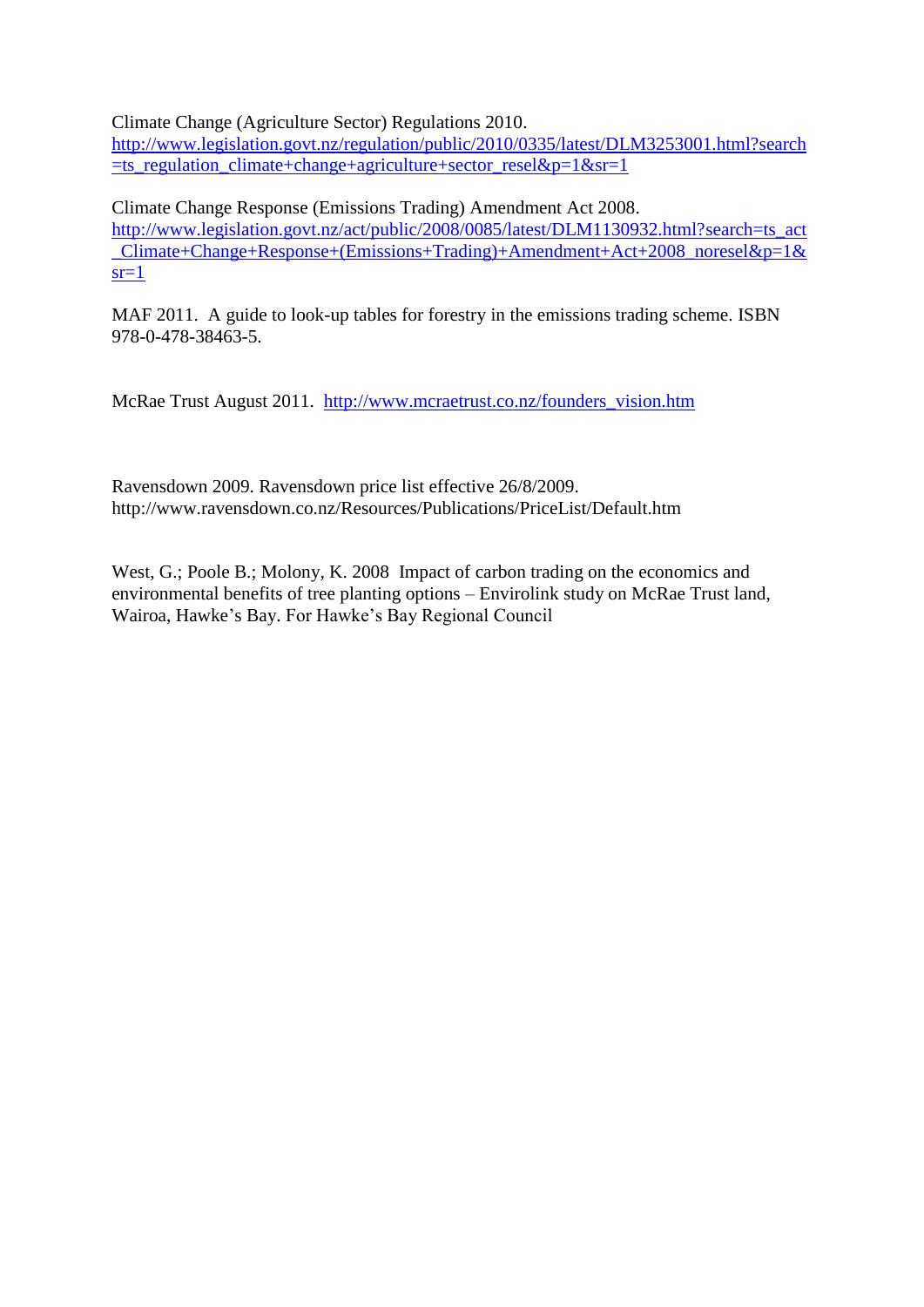# **Tables and Figures**

| Table 1 |  | Production indices for McRae Trust Farm – baseline c. 2009 |  |
|---------|--|------------------------------------------------------------|--|
|         |  |                                                            |  |

| Average sale lamb carcass weight (kg)   | 17.2 |
|-----------------------------------------|------|
| Meat $&$ fibre production (kg/ha)       | 205  |
| Estimated annual feed demand (kg DM/ha) | 6031 |
| Stock unit equivalents (su/ha)          | 10.9 |

Table 2 Greenhouse gas – components and emissions from livestock farming – baseline c.2009

|                                        | Methane            | <b>Nitrous</b> | Combined      |
|----------------------------------------|--------------------|----------------|---------------|
|                                        | (CH <sub>4</sub> ) | oxide $(N_2O)$ | livestock GHG |
|                                        |                    |                | emissions     |
| Whole-farm emissions from 515 ha       | 1,385              | 561            | 1,946         |
| (tonnes $CO_2$ -e/year)                |                    |                |               |
| Per hectare emissions                  | 2.69               | 1.09           | 3.78          |
| (tonnes $CO_2$ -e per ha/year)         |                    |                |               |
| Emission intensity (kg $CO2$ -e per kg | 13.8               | 5.6            | 19.4          |
| of meat $&$ fibre)                     |                    |                |               |

Table 3 Effect of scenario on farm livestock emissions, emissions intensity and farm

profitability

| Scenario                       | Whole-farm  | Per hectare  | Farm         | Emission       | Farm          |
|--------------------------------|-------------|--------------|--------------|----------------|---------------|
|                                | livestock   | emissions    | production   | intensity      | profitability |
|                                | emissions   | (tonnes)     | (kg of meat) | $\log CO_2$ -e | (Economic     |
|                                | (tonnes)    | $CO2$ -e per | & fibre per  | per kg of      | farm          |
|                                | $CO2 - e$ ) | ha)          | hectare)     | meat $&$       | surplus)      |
|                                |             |              |              | fibre)         |               |
| Baseline                       | 1.946       | 3.78         | 195          | 19.4           | \$65,348      |
| Incr. ewe and finishing cattle | 2,198       | 4.27         | 242          | 17.6           | \$144,485     |
| 1990 performance               | 1,711       | 3.33         | 163          | 20.3           | $-$ \$5,450   |
| Nitrification inhibitor        | 1,890       | 3.67         | 195          | 18.9           | \$44,548      |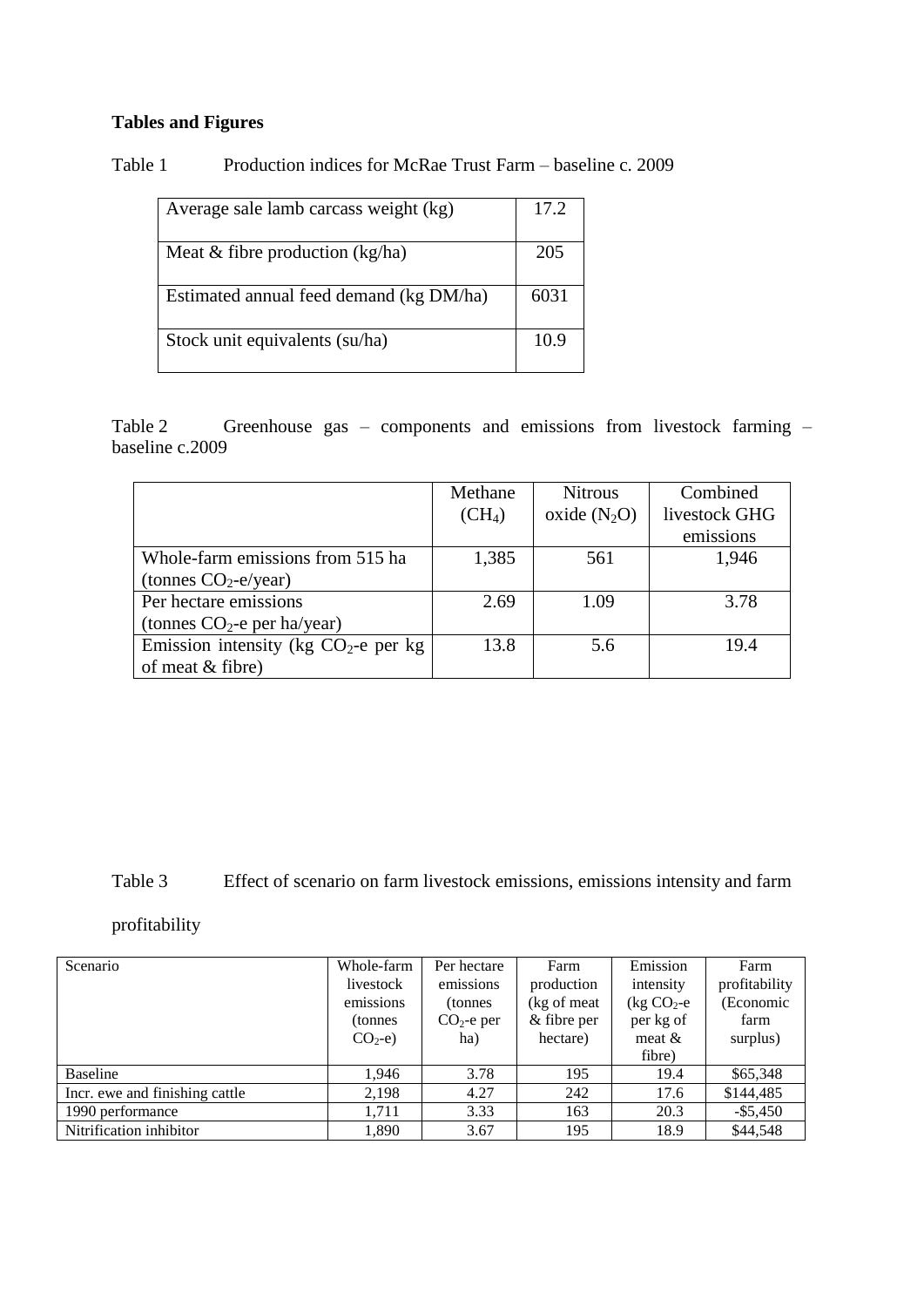Fig. 1 Annual liable livestock emission and annual carbon sequestration from a 12 ha block of aforestation